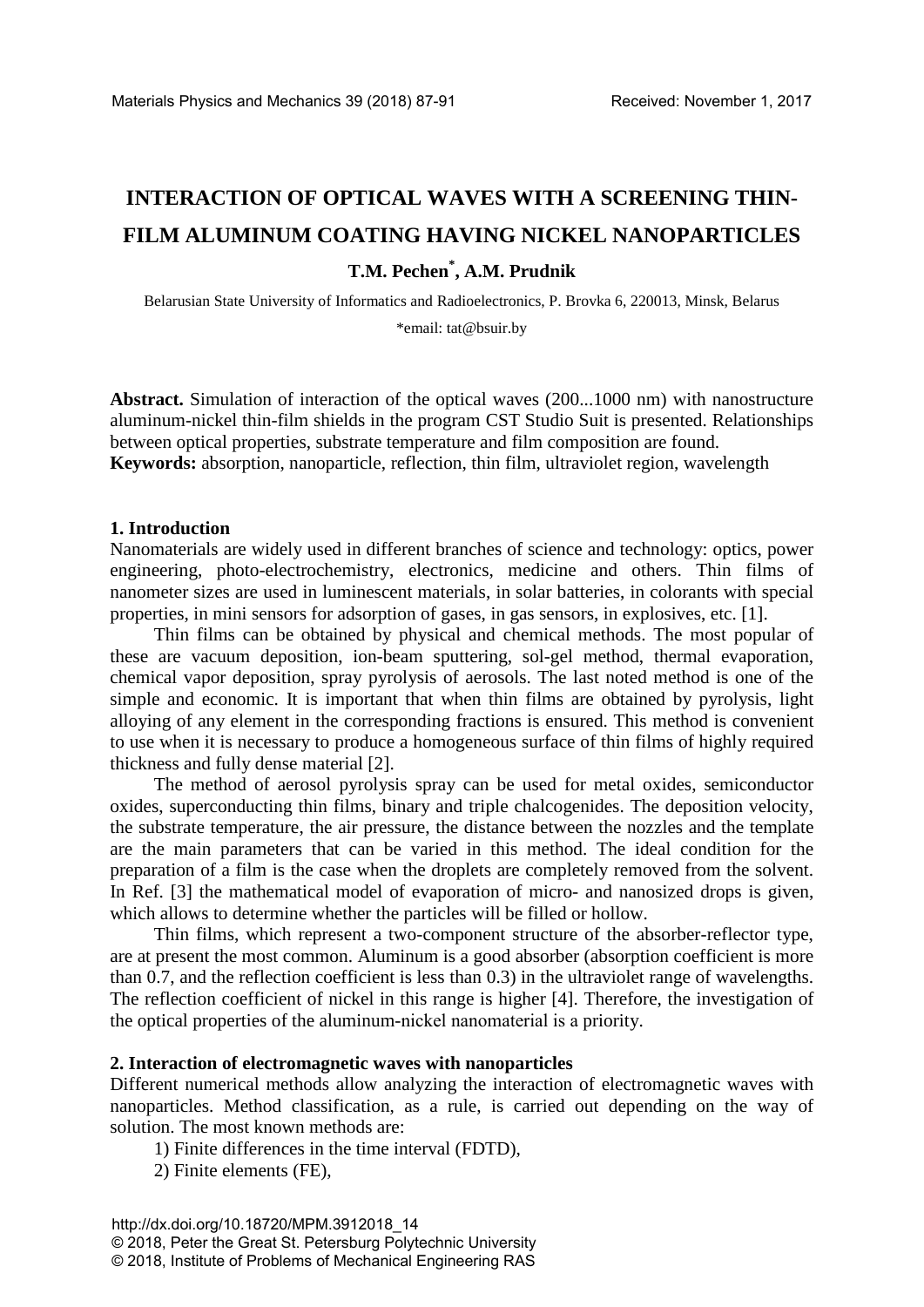4) Moments (MoM),

5) Integral equations.

Software for solving such problems in the optical range is developed by the following companies: Rsoft FullWaVE, Optiwave OptiFDTD, EM Explorer Studio, EM Photonics FastFDTD, COMSOL Multiphysics. In Ref. [5] the analytical review of software products of the specified manufacturers is presented. From the point of view of the simplicity and convenience of modeling we chose CST Studio Suit, which is developed on the basis of the finite integration method (FIT) by Computer Simulation Technology (CST).

Consider briefly the main provisions of the program CST Studio Suit, used for modeling [6]. Numerical solution of Maxwell's equations is realized in an integral form, and not in a differential one. To determine the final area of calculations, the computational domain (interval) is divided into a set of grid cells shown in Fig. 1 The spatial discretization of Maxwell's equations is established on two orthogonal grid systems (two rightmost extreme elements). For each grid, element Maxwell's equation is formulated:

$$
\int \vec{E} \cdot \vec{dS} = -\frac{\partial}{\partial t} \iint \vec{B} \cdot \vec{dA} \,. \tag{1}
$$

For further calculations, Faraday's law is applied and equality (1) is rewritten as follows:

$$
e_i + e_j - e_k - e_l = -\frac{\partial}{\partial t} b_n \,. \tag{2}
$$



**Fig. 1.** Graphical interpretation of the finite iteration method (FIT)

It is important that in CST Studio Suit one can specify different properties of multilayer materials: the properties of conductors, metals with losses, dispersion materials, coatings with surface impedance and others. Fig. 2 shows:

a) Model of coating under investigation;

b) Image fragment of simulating the interaction of the EMW with the material studied.

To our mind the program CST Studio Suit is the most optimal for modeling in the optical wavelength range.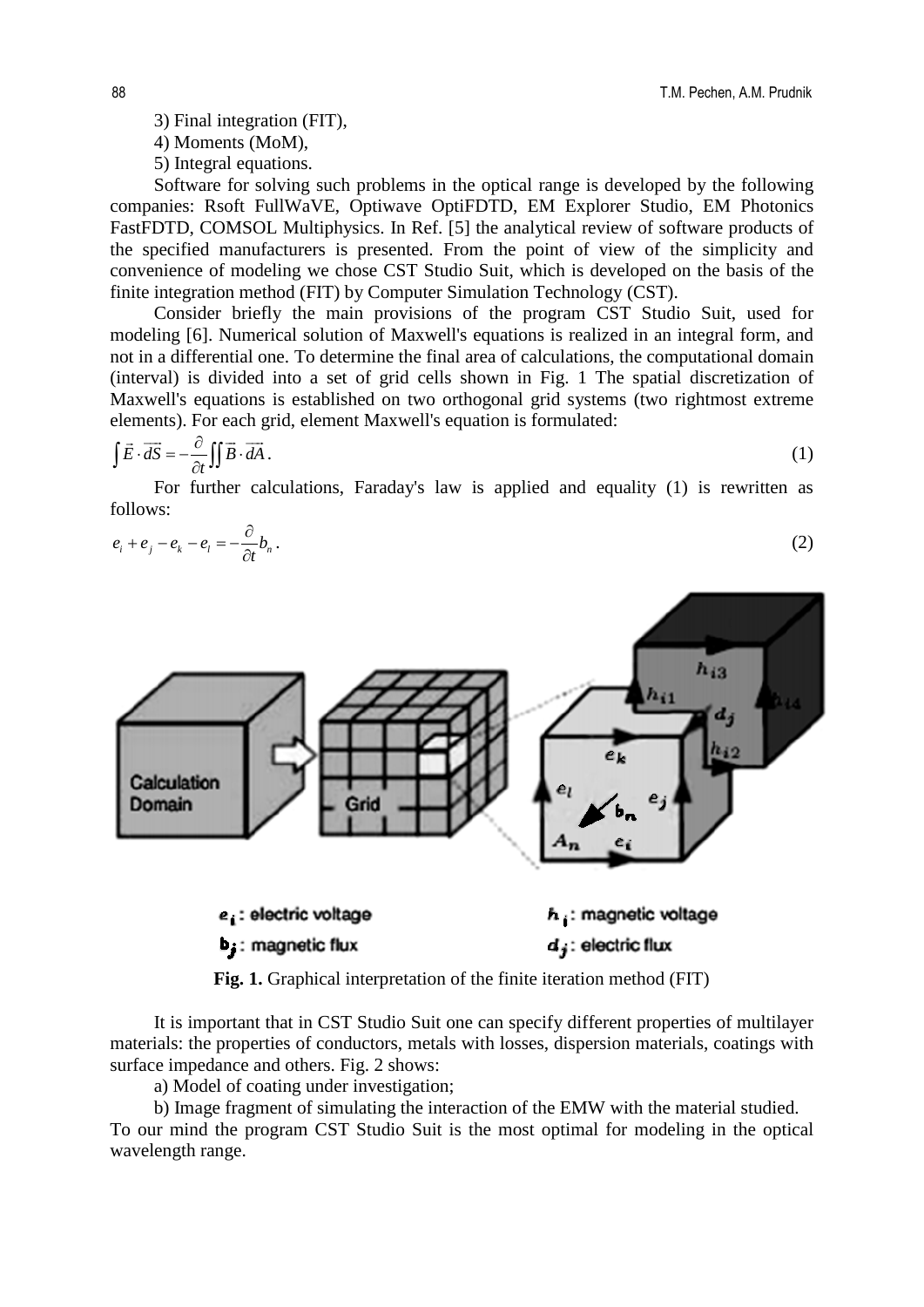

a) Appearance of coating b) Fragment of a model element studied

**Fig. 2.** Image of a modeled object in CST Studio Suit

#### **3. Results and discussion**

 $0<sub>4</sub>$ 

The task was to establish the relationship between the optical properties and the substrate temperature and the ratio of the film components, i.e. aluminum (Al) and nickel (Ni).

The coating optical properties are characterized by two main coefficients: absorption and thermal emissivity, which are calculated by formulas (3) and (4) respectively [7]:

$$
\alpha_{s} = \frac{\int_{0.3}^{0.4} I_{s}(\lambda) \cdot [1 - R(\lambda)] d\lambda}{\int_{0.3}^{0.4} I_{s}(\lambda) d\lambda},
$$
\n
$$
\epsilon_{t} = \frac{\int_{0.300}^{1000} I_{b}(\lambda, T) \cdot [1 - R(\lambda)] d\lambda}{\int_{0.300}^{1000} I_{b}(\lambda, T) d\lambda},
$$
\n(4)

where  $I_{\gamma}(\lambda)$  is the radiation intensity of the spectral range of the sun regulated by [8],  $R(\lambda)$  is the material reflection coefficient measured at a specific wavelength  $\lambda$ ,  $I_{\mu}(\lambda, T)$  is the radiation intensity of an absolutely black body; T is a temperature.

The optical properties of the coatings under investigation depend on the temperature so it was decided at first to study a coating of nickel (60%) and aluminum (40%) at different temperatures (300 ... 550°C). The absorption coefficient values are given in Table 1. As can be seen the absorption coefficient has the maximum at temperature  $T = 400^{\circ}C$ , and the minimum at  $T = 500^{\circ}$ C. Afterwards the reflection coefficient was investigated at various temperatures from ultraviolet wavelengths to near infrared ones (200 ... 1000 nm). Figure 3 shows the results obtained. As can be seen the reflection coefficient for the UV region does not exceed 25%, and it is less than 5% at 400°C. Therefore there is the possibility of using this coating at the indicated temperature. In the visible and near-IR regions, the reflection coefficient varies little (almost constant): its value is 40% and 10%.

Then the absorption coefficient of this coating (60%Ni-40%Al) was investigated at various temperatures from ultraviolet to near infrared (200 ... 1000 nm). In Fig. 4 the results obtained are shown. At the last stage of investigation we have tried to establish the regularities in the influence of different contents of nickel and aluminum samples on coating optical properties. Using (3) and (4), the absorption coefficients  $(\alpha_{s})$  and thermal emissivity  $(\varepsilon)$  were calculated, the results are given in Table 2. As can be seen, the screen of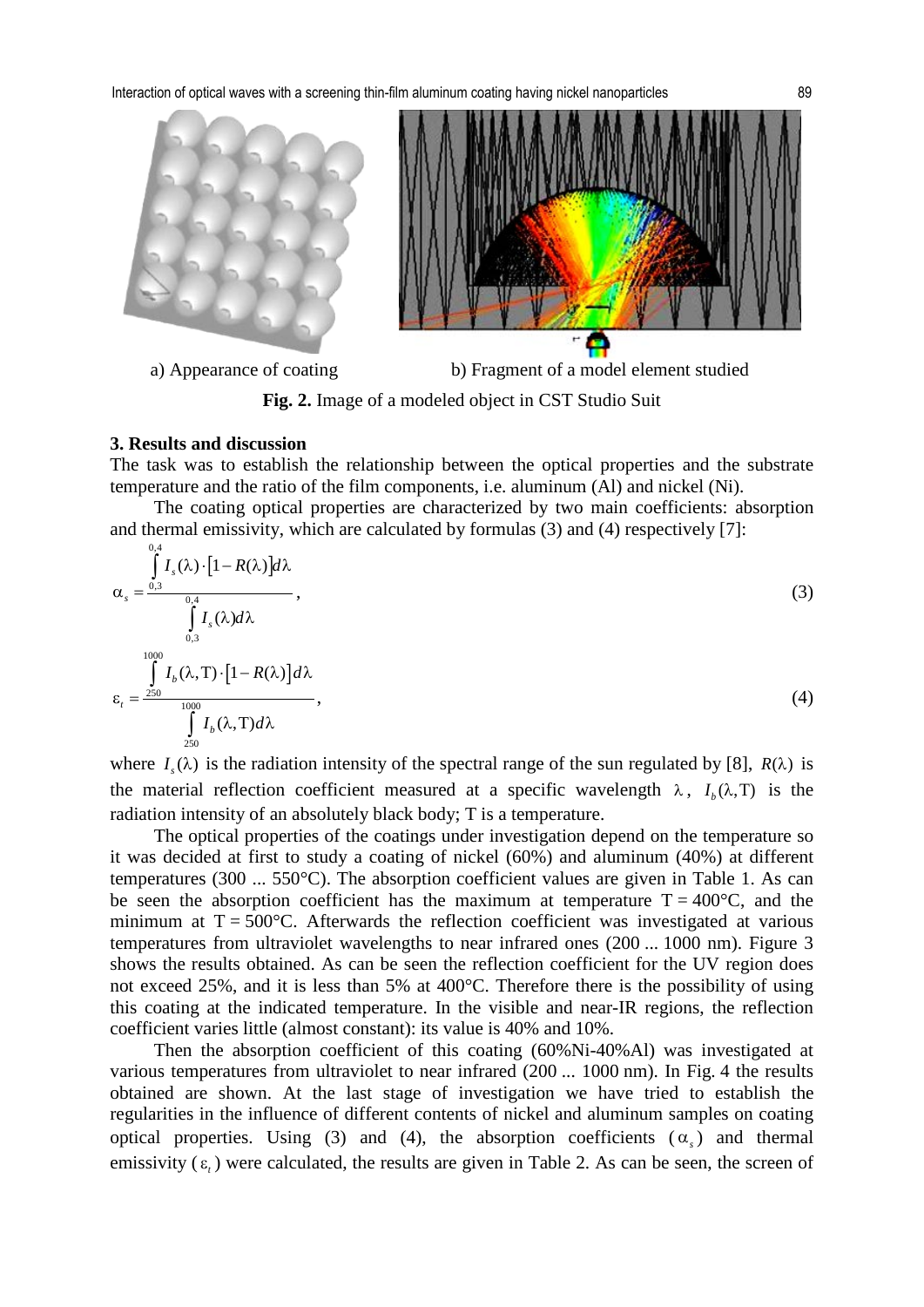60% nickel and 40% aluminum is characterized by the lowest thermal emissivity, however increasing the nickel content in the coating leads to a significant growth of this characteristic.The results obtained at this stage showed that this nickel content is optimal for low reflection coefficient in the ultraviolet region.

| ັ              |                 |                        |  |  |
|----------------|-----------------|------------------------|--|--|
| N <sub>o</sub> | Temperature, °C | Absorption coefficient |  |  |
|                | 300             | 0.86                   |  |  |
|                | 350             | 0.77                   |  |  |
|                | 400             | 0.87                   |  |  |
|                | 450             | 0.79                   |  |  |
|                | 500             | 0.69                   |  |  |
|                | 550             | 0.72                   |  |  |

Table 1. Coating absorption coefficients (60Ni-40 Al)



**Fig. 3.** Dependence of the reflection coefficient of a coating (60%Ni-40%Al) on a wavelength in the optical wavelength range at different temperatures: 1) 500, 2) 550, 3) 350, 4) 450, 5) 300, 6) 400°C



Fig. 4. Dependence of the absorption coefficient of a coating (60%Ni40%Al) on a wavelength in the optical wavelength range at different temperatures: 1) 500, 2) 550, 3) 350, 4) 450, 5) 300, 6) 400°C